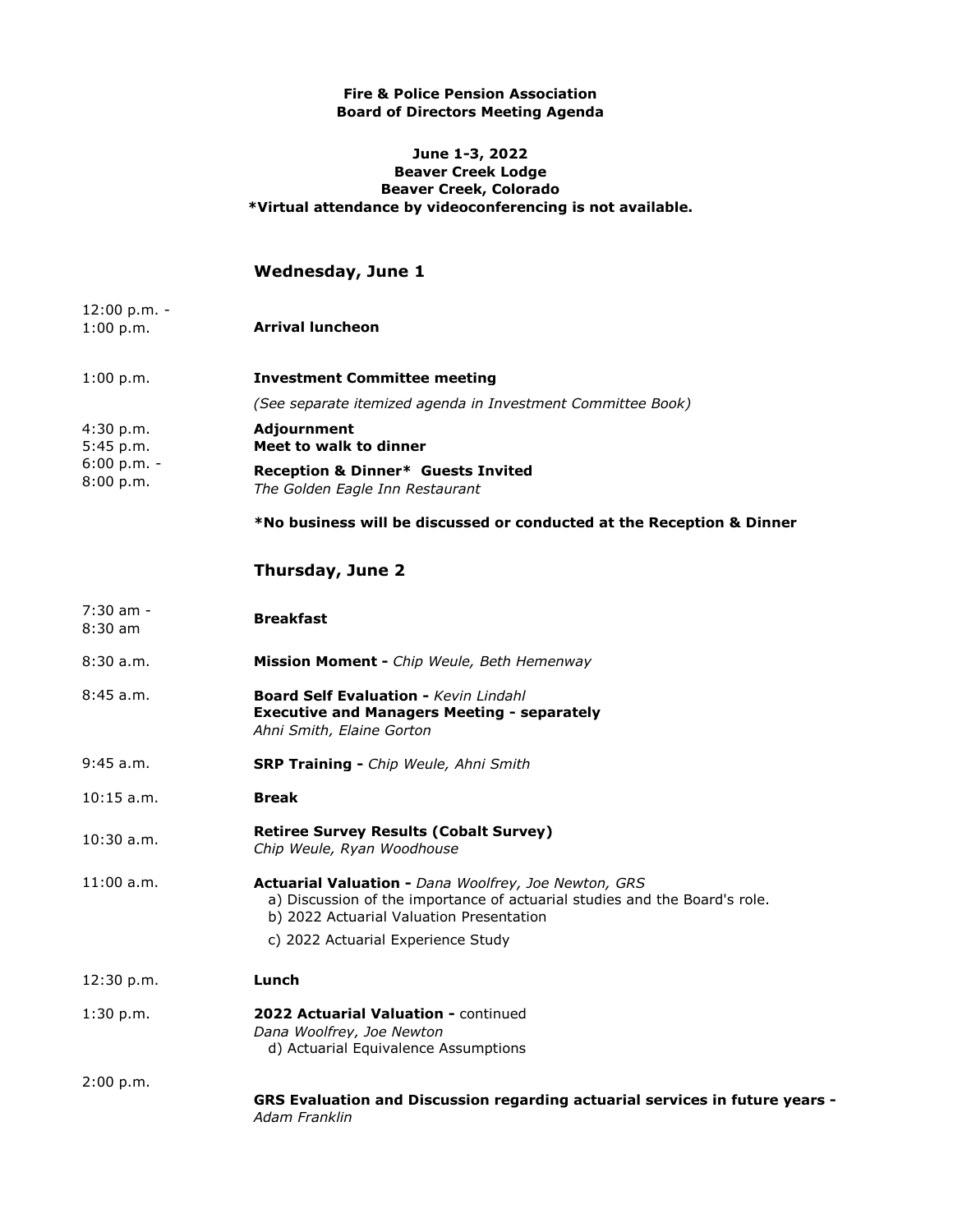| 2:15 p.m.                  | <b>Break</b>                                                                                                                                                                                                                                                              |
|----------------------------|---------------------------------------------------------------------------------------------------------------------------------------------------------------------------------------------------------------------------------------------------------------------------|
| 2:30 p.m.                  | <b>Strategic Planning Update - Exective Team and Board</b>                                                                                                                                                                                                                |
|                            | a) Review of 2021-22 Objectives<br>b)Proposed 2022-23 Objectives                                                                                                                                                                                                          |
| 4:30 p.m.                  | <b>Adjournment</b>                                                                                                                                                                                                                                                        |
| 5:40 p.m.                  | <b>Shuttle Departs for restaurant</b> (walking not a real option)                                                                                                                                                                                                         |
| $6:00 p.m. -$<br>8:00 p.m. | Reception and Dinner* Guests Invited<br>Mirabelle Restaurant                                                                                                                                                                                                              |
|                            | *No business will be discussed or conducted at the Reception & Dinner                                                                                                                                                                                                     |
|                            | Friday, June 3                                                                                                                                                                                                                                                            |
| 7:30 a.m. -                |                                                                                                                                                                                                                                                                           |
| 8:30 a.m.                  | <b>Breakfast</b>                                                                                                                                                                                                                                                          |
| 8:30 a.m.                  | <b>Call to order.</b> Tammy Hitchens, Chair<br>Consent Calendar                                                                                                                                                                                                           |
| 8:30 a.m.                  | Mission Moment - Chip Weule, Beth Hemenway                                                                                                                                                                                                                                |
| 8:40 a.m.                  | <b>Employee Engagement Survey - Elaine Gorton</b>                                                                                                                                                                                                                         |
| 9:00 a.m.                  | Key Note Speaker- Demetric Duckett - Managing Director, Living Cities                                                                                                                                                                                                     |
| $10:00$ a.m.               | <b>Break</b>                                                                                                                                                                                                                                                              |
| $10:15$ a.m.               | <b>Cambridge Market Update</b>                                                                                                                                                                                                                                            |
| $10:20$ a.m.               | <b>Investment report</b>                                                                                                                                                                                                                                                  |
|                            | a) CIO Report. Scott Simon<br>b) Investment Committee update. Guy Torres, Chair                                                                                                                                                                                           |
|                            | c) Self-Directed Plans update. Chip Weule<br>Board approval for the SDPC IPS. Scott Simon                                                                                                                                                                                 |
| 10:50 a.m.                 | <b>Actuarial Valuation - Annual Board Action Items- Chip Weule</b><br><b>Experience Study: changes to actuarial assumptions - Chip Weule</b><br>Changes to actuarial equivalence assumptions - Chip Weule<br><b>Board direction on Actuarial Services - Adam Franklin</b> |
| $11:25$ a.m.               | Audit Committee Chair update - Tammy Hitchens                                                                                                                                                                                                                             |
|                            | Annual Comprehensive Report Review - Ahni Smith                                                                                                                                                                                                                           |
| $11:45$ a.m.               | <b>Staff Reports</b>                                                                                                                                                                                                                                                      |
|                            | a) Executive Staff Report - Kevin Lindahl<br>b) General Counsel Report - Adam Franklin                                                                                                                                                                                    |
|                            | 1. consideration of subpoena- executive session                                                                                                                                                                                                                           |
| 12:00 p.m.                 | Chair's Report. Tammy Hitchens, Chair                                                                                                                                                                                                                                     |